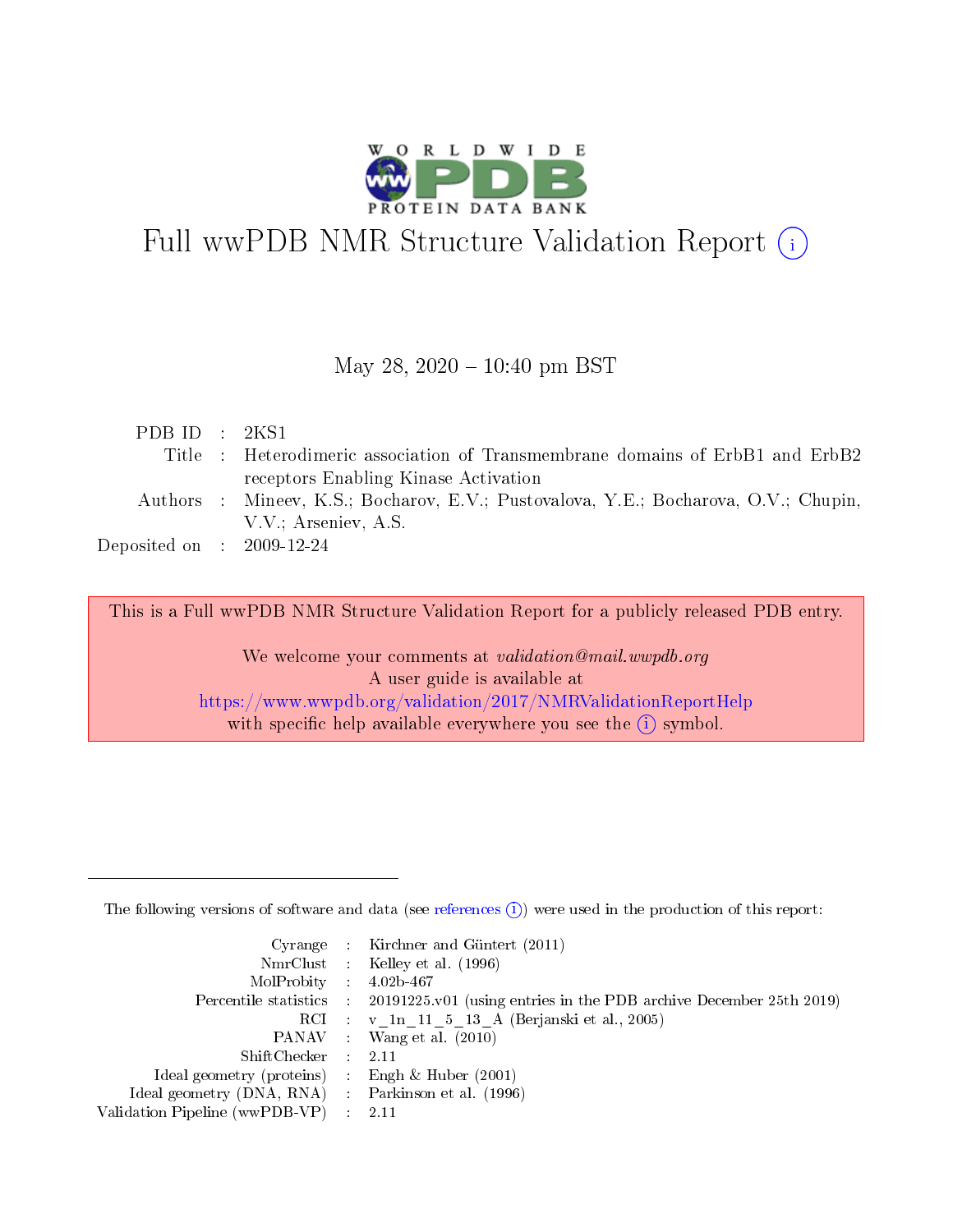# 1 [O](https://www.wwpdb.org/validation/2017/NMRValidationReportHelp#overall_quality)verall quality at a glance (i)

The following experimental techniques were used to determine the structure: SOLUTION NMR

The overall completeness of chemical shifts assignment was not calculated.

Percentile scores (ranging between 0-100) for global validation metrics of the entry are shown in the following graphic. The table shows the number of entries on which the scores are based.



The table below summarises the geometric issues observed across the polymeric chains and their fit to the experimental data. The red, orange, yellow and green segments indicate the fraction of residues that contain outliers for  $>=3, 2, 1$  and 0 types of geometric quality criteria. A cyan segment indicates the fraction of residues that are not part of the well-defined cores, and a grey segment represents the fraction of residues that are not modelled. The numeric value for each fraction is indicated below the corresponding segment, with a dot representing fractions  $\epsilon = 5\%$ 

| Mol | $C$ hain   Length | Quality of chain |     |     |  |
|-----|-------------------|------------------|-----|-----|--|
|     |                   | 20%              | 20% | 59% |  |
|     |                   | 23%              | 16% | 61% |  |

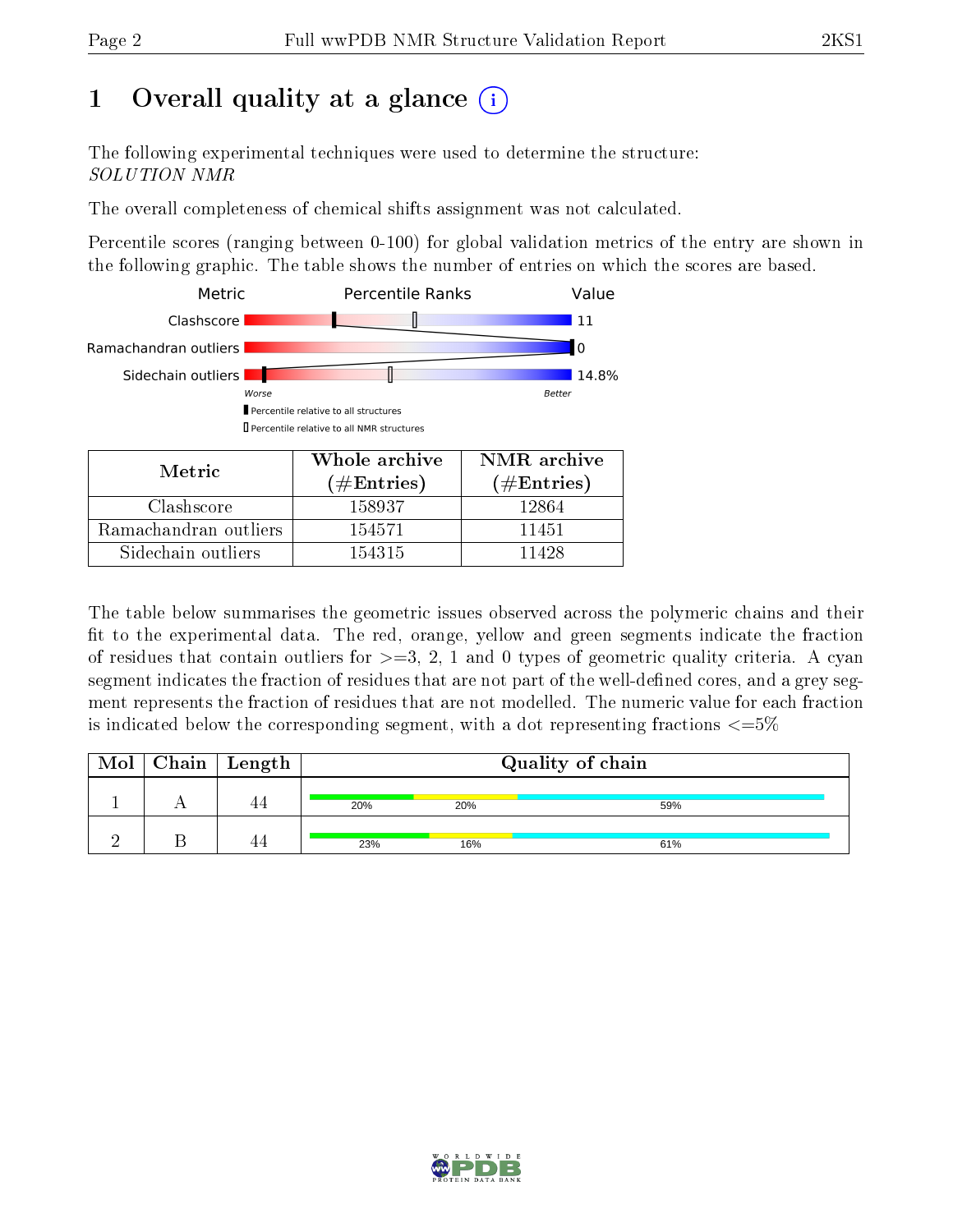# 2 Ensemble composition and analysis  $(i)$

This entry contains 12 models. Model 5 is the overall representative, medoid model (most similar to other models). The authors have identified model 1 as representative, based on the following criterion: lowest energy.

The following residues are included in the computation of the global validation metrics.

| Well-defined (core) protein residues                                            |                   |          |  |  |  |  |  |
|---------------------------------------------------------------------------------|-------------------|----------|--|--|--|--|--|
| Backbone RMSD (A)   Medoid model  <br>Well-defined core   Residue range (total) |                   |          |  |  |  |  |  |
|                                                                                 | A:56-A:73 $(18)$  | $0.03\,$ |  |  |  |  |  |
|                                                                                 | $B:153-B:169(17)$ | 0.05     |  |  |  |  |  |

Ill-defined regions of proteins are excluded from the global statistics.

Ligands and non-protein polymers are included in the analysis.

The models can be grouped into 3 clusters. No single-model clusters were found.

| Cluster number | Models         |
|----------------|----------------|
|                | 3, 7, 8, 9, 12 |
|                | 2, 4, 10, 11   |
|                | 1.56           |

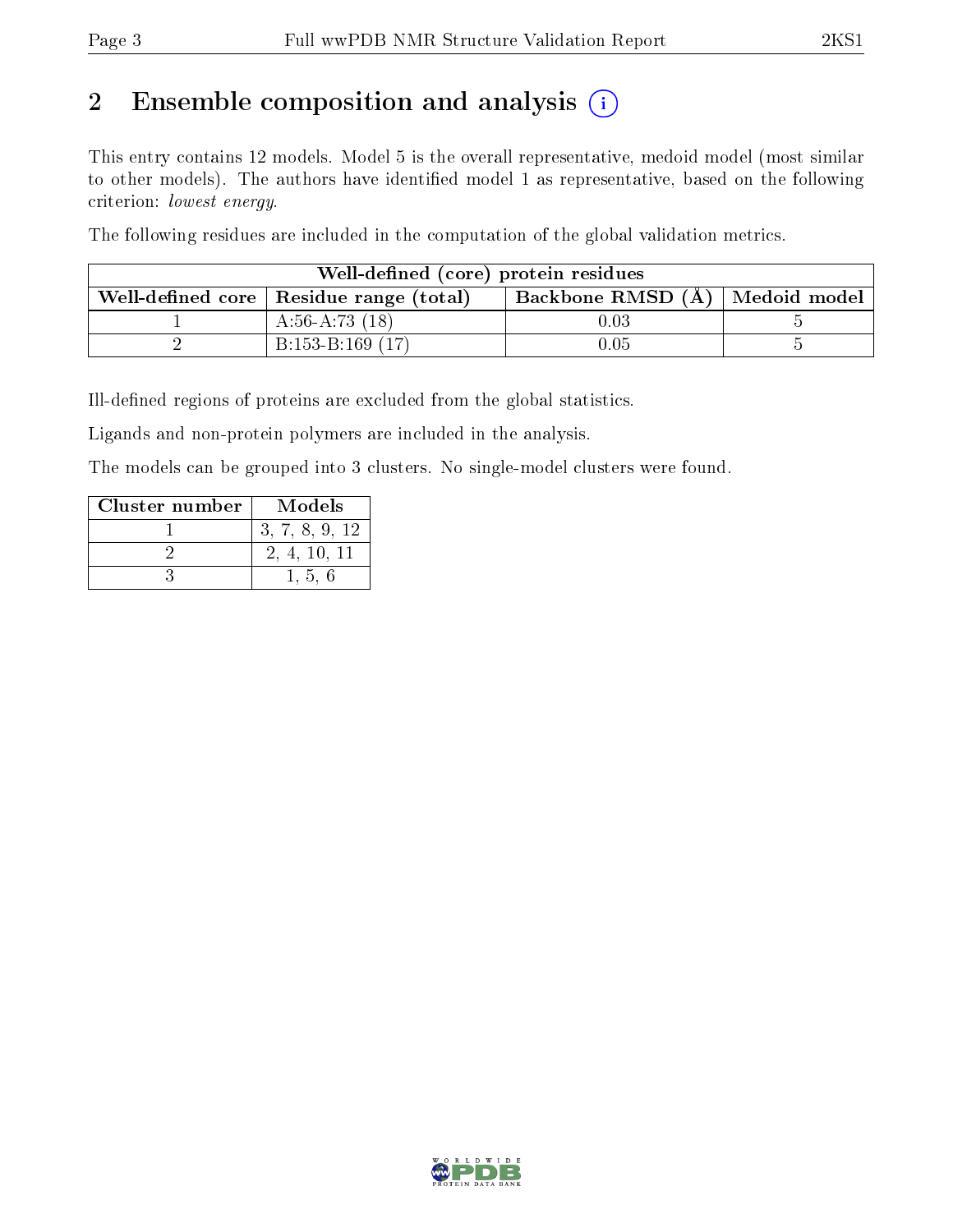# 3 Entry composition (i)

There are 2 unique types of molecules in this entry. The entry contains 1414 atoms, of which 754 are hydrogens and 0 are deuteriums.

Molecule 1 is a protein called Receptor tyrosine-protein kinase erbB-2.

|  | $\parallel$ Mol $\parallel$ Chain $\parallel$ Residues |             | Atoms |                |      |     |  | $\operatorname{Trace}$ |
|--|--------------------------------------------------------|-------------|-------|----------------|------|-----|--|------------------------|
|  |                                                        | $\rm Total$ |       | $\overline{H}$ |      |     |  |                        |
|  |                                                        | 713         |       | 215 382        | - 62 | -53 |  |                        |

Molecule 2 is a protein called Epidermal growth factor receptor.

| Mol | Chain   Residues |       | Atoms   |    |     | l'race |
|-----|------------------|-------|---------|----|-----|--------|
|     |                  | Total | H       |    |     |        |
|     |                  | 701   | 212 372 | 64 | -50 |        |

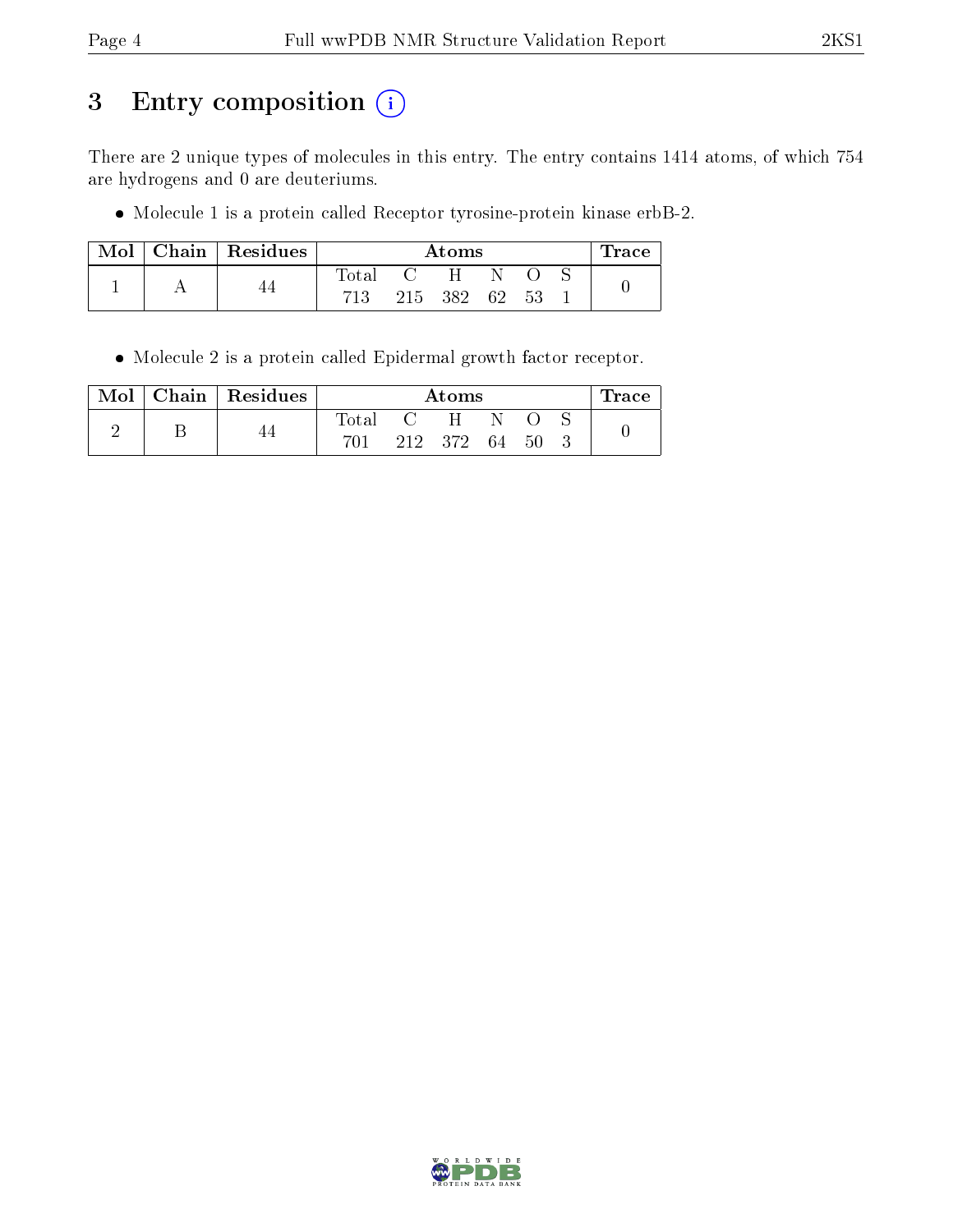# 4 Residue-property plots  $\binom{1}{1}$

## <span id="page-4-0"></span>4.1 Average score per residue in the NMR ensemble

These plots are provided for all protein, RNA and DNA chains in the entry. The first graphic is the same as shown in the summary in section 1 of this report. The second graphic shows the sequence where residues are colour-coded according to the number of geometric quality criteria for which they contain at least one outlier: green  $= 0$ , yellow  $= 1$ , orange  $= 2$  and red  $= 3$  or more. Stretches of 2 or more consecutive residues without any outliers are shown as green connectors. Residues which are classified as ill-defined in the NMR ensemble, are shown in cyan with an underline colour-coded according to the previous scheme. Residues which were present in the experimental sample, but not modelled in the final structure are shown in grey.

• Molecule 1: Receptor tyrosine-protein kinase erbB-2



## 4.2 Scores per residue for each member of the ensemble

Colouring as in section [4.1](#page-4-0) above.

## 4.2.1 Score per residue for model 1



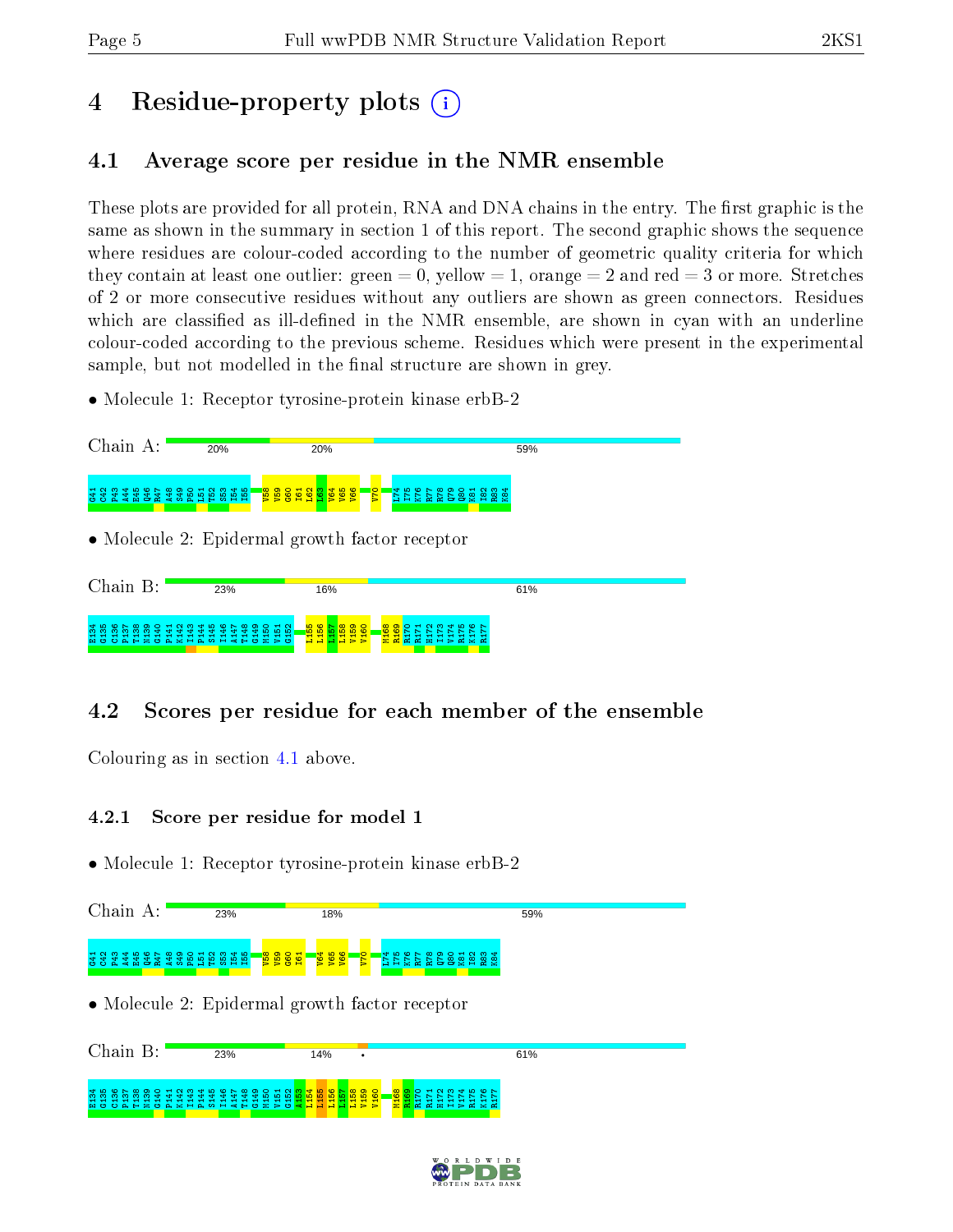## 4.2.2 Score per residue for model 2

• Molecule 1: Receptor tyrosine-protein kinase erbB-2

| Chain A:<br>18%                                        | 23%                                                | 59%    |  |
|--------------------------------------------------------|----------------------------------------------------|--------|--|
| 3334885488656856                                       | <b><u>និន្នីដីដីដីនីន្នី</u></b><br>$\frac{5}{24}$ | ₽<br>돑 |  |
| $\bullet$ Molecule 2: Epidermal growth factor receptor |                                                    |        |  |
| Chain B:<br>25%                                        | 14%                                                | 61%    |  |

M168

R169<br>R172<br>R172<br>R173<br>R176<br>R176<br>R176

R177

## 4.2.3 Score per residue for model 3

E134 G135 C136 P137 T138 N139 G140 P141 K142 I143 P144 S145 I146 A147 T148 G149 M150 V151 G152 L155 L156 L157 L158 V159 V160

• Molecule 1: Receptor tyrosine-protein kinase erbB-2

| Chain<br>А:                                                 | 20%                                                             | 20%                                                                                                       | 59%                                                                                    |
|-------------------------------------------------------------|-----------------------------------------------------------------|-----------------------------------------------------------------------------------------------------------|----------------------------------------------------------------------------------------|
| + ഥ<br>ന<br>$ \sim$<br>ന<br><b>CO</b><br>~<br>$\rightarrow$ | ് വ്യാപ്പ<br>$\sim$<br>ത<br>ഹ<br>⊶.<br><b>PP</b><br>ഥ<br>讽<br>鲁 | $\circ$<br><b>O</b><br>െ<br>$\circ$<br>$\blacksquare$<br><u>, a ro</u><br>99<br>$\circ$<br><u>ାର</u><br>E | O H N M<br>$\sim$ $\sim$ $\sim$<br>$\infty$ $\infty$<br>. ಜಿ ಇ<br>'용결효<br><u> සි ක</u> |

• Molecule 2: Epidermal growth factor receptor

| Chain                                                                                                                           | 23%                                                                                                   | 14%                                                                                   | 61%                                                                                                                             |
|---------------------------------------------------------------------------------------------------------------------------------|-------------------------------------------------------------------------------------------------------|---------------------------------------------------------------------------------------|---------------------------------------------------------------------------------------------------------------------------------|
| $\frac{4}{36}$<br><b>[유 규]</b><br>-의<br>$\approx 2.5$<br>$\sim$<br>--<br>$\overline{\phantom{a}}$<br>-<br>-<br>--<br><b>M</b> C | 873<br>. ಇ ತ<br>இ<br>유 부 유<br>"岛<br>⊣<br>- -<br>--<br>-<br><b>O A H Z O A X H A WH 4 H O Z &gt; O</b> | 읾<br>858<br><mark>. 8 8</mark><br>$\blacksquare$<br>$\blacksquare$<br>-<br>⊣<br>그리니니어 | <b>NM</b> 410<br>$\circ$ $\sim$<br>o<br><mark>.8 8</mark><br>⊣<br>~<br>~<br>--<br>-<br>-<br>--<br><b>E G G G H H &gt; G X G</b> |

### 4.2.4 Score per residue for model 4

| Chain A:                    | 20%                                                       | 20%                                                                 | 59%                                                           |
|-----------------------------|-----------------------------------------------------------|---------------------------------------------------------------------|---------------------------------------------------------------|
| <b>SSXSESSESSESSESSESSE</b> |                                                           | <mark>္ ေမ</mark> ်ာ<br>$\overline{\mathbf{S}}$                     | $\begin{array}{l} 8888888834711\\ 23888883433411 \end{array}$ |
|                             |                                                           | • Molecule 2: Epidermal growth factor receptor                      |                                                               |
| Chain B:                    | 20%                                                       | 18%                                                                 | 61%                                                           |
| в<br>Σ<br>75<br>м           | <b>` # # # # # # #</b><br>-93<br>- 프랑 중 포 로 프 포 로 프 프 프 프 | 品<br>S.<br><u>ន</u><br><b>B</b><br>Experi<br>불물물<br>Ξ<br>'로 로<br>-8 | 88<br>륳<br>불붙<br>- 8 F<br>æ                                   |

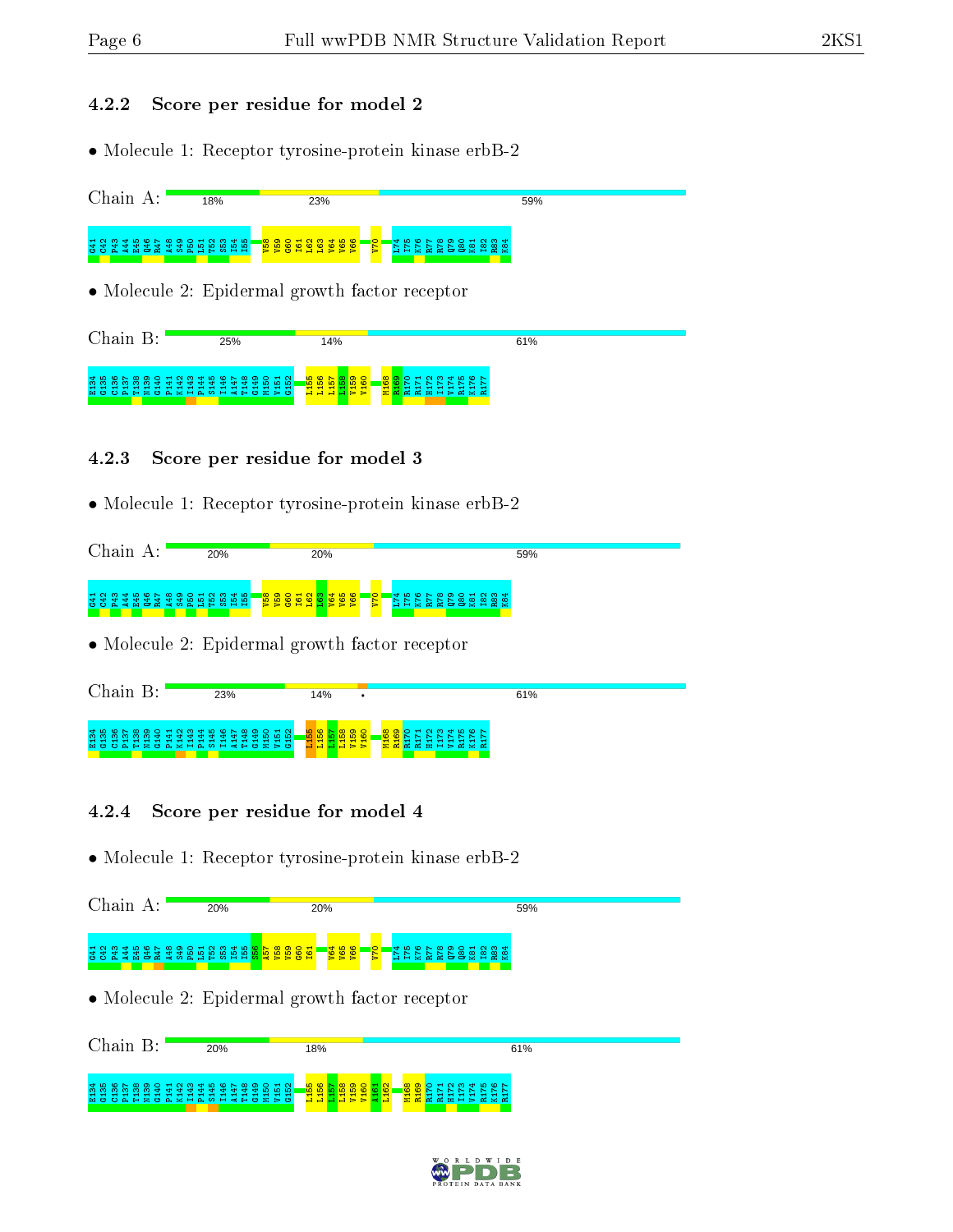## 4.2.5 Score per residue for model 5 (medoid)

• Molecule 1: Receptor tyrosine-protein kinase erbB-2

| Chain A:                                 | 20%                                                           | 20%                                                                        | 59%                                                                 |  |
|------------------------------------------|---------------------------------------------------------------|----------------------------------------------------------------------------|---------------------------------------------------------------------|--|
| 3334885448658856                         |                                                               | <mark>ិន្ទន្ទន</mark> ្ទ<br><b>PA</b>                                      | 833321<br>833<br><b>R</b> 84                                        |  |
|                                          |                                                               | • Molecule 2: Epidermal growth factor receptor                             |                                                                     |  |
| Chain B:                                 | 23%                                                           | 14%<br>٠                                                                   | 61%                                                                 |  |
| $M \cap D \cap A \cap Z \cap A \times H$ | ൶<br><b>For</b><br>$\mathbf{r} \cap \mathbf{H}$<br><b>COL</b> | 1155<br>115 <mark>6</mark><br><b><u>gegen</u></b><br>ю<br>,<br><b>City</b> | $\infty$<br><b>M16</b><br>÷<br>$\alpha$<br><b>COL</b><br><b>Det</b> |  |

### 4.2.6 Score per residue for model 6

• Molecule 1: Receptor tyrosine-protein kinase erbB-2

| Chain<br>л. | 18%                             | 23%                                                                                                             | 59%                                                                                |
|-------------|---------------------------------|-----------------------------------------------------------------------------------------------------------------|------------------------------------------------------------------------------------|
|             | ಈ<br>ത<br>ഥ<br>$\sim$<br>ഥ<br>ഥ | $\circ$<br>ര<br>$\circ$<br>₩.<br>− 1<br>-<br>-10<br>œ<br>5.8<br>$\frac{26}{3}$<br>ႜၜႍႜ<br><u>ୁ ବ</u><br>$\circ$ | $m +$<br>$\overline{\bullet}$ $\overline{\bullet}$<br>Ñ<br>చి<br>r.<br>E<br>~<br>⇒ |

• Molecule 2: Epidermal growth factor receptor

| Chain<br>$\mathbf{p}$ . | 23%                                                                                                                                                | 14%                                                       | 61%                                                                                                                   |  |
|-------------------------|----------------------------------------------------------------------------------------------------------------------------------------------------|-----------------------------------------------------------|-----------------------------------------------------------------------------------------------------------------------|--|
| #########<br>-          | a a a a a a<br>ு<br>ு<br>₽<br>ം<br>ıο<br>$  -$<br>$\rightarrow$<br>⊣<br>$\overline{\phantom{a}}$<br>⊣<br>⊶<br>-<br>-<br><b>NOOAHZOAXHAMHEHOZPO</b> | <b>888</b><br>÷<br><u>ਜ ਜ</u><br><b>E F F F F F F F F</b> | ⊲ ∞ ∾ ⊢<br><b>NM</b><br>$\rightarrow$<br><b>KO</b><br><b>Section</b><br>$ -$<br>-<br>-<br><b>A A A H H &gt; A X A</b> |  |

### 4.2.7 Score per residue for model 7

| Chain A:        | 18%            | 23%                                                                       | 59%                       |
|-----------------|----------------|---------------------------------------------------------------------------|---------------------------|
| 333488589856856 |                |                                                                           |                           |
|                 |                | • Molecule 2: Epidermal growth factor receptor                            |                           |
| Chain B:        | 18%            | 20%                                                                       | 61%                       |
| 真言              | 223231<br>12 E | ុននេះ នននទី ។ មិន ។ មិន មិន មិន ប្រព្ឋ <mark>នន្ទី នន្ទី ២ នន្ទី ឲ</mark> | M168<br>R169<br>38<br>불붙붙 |

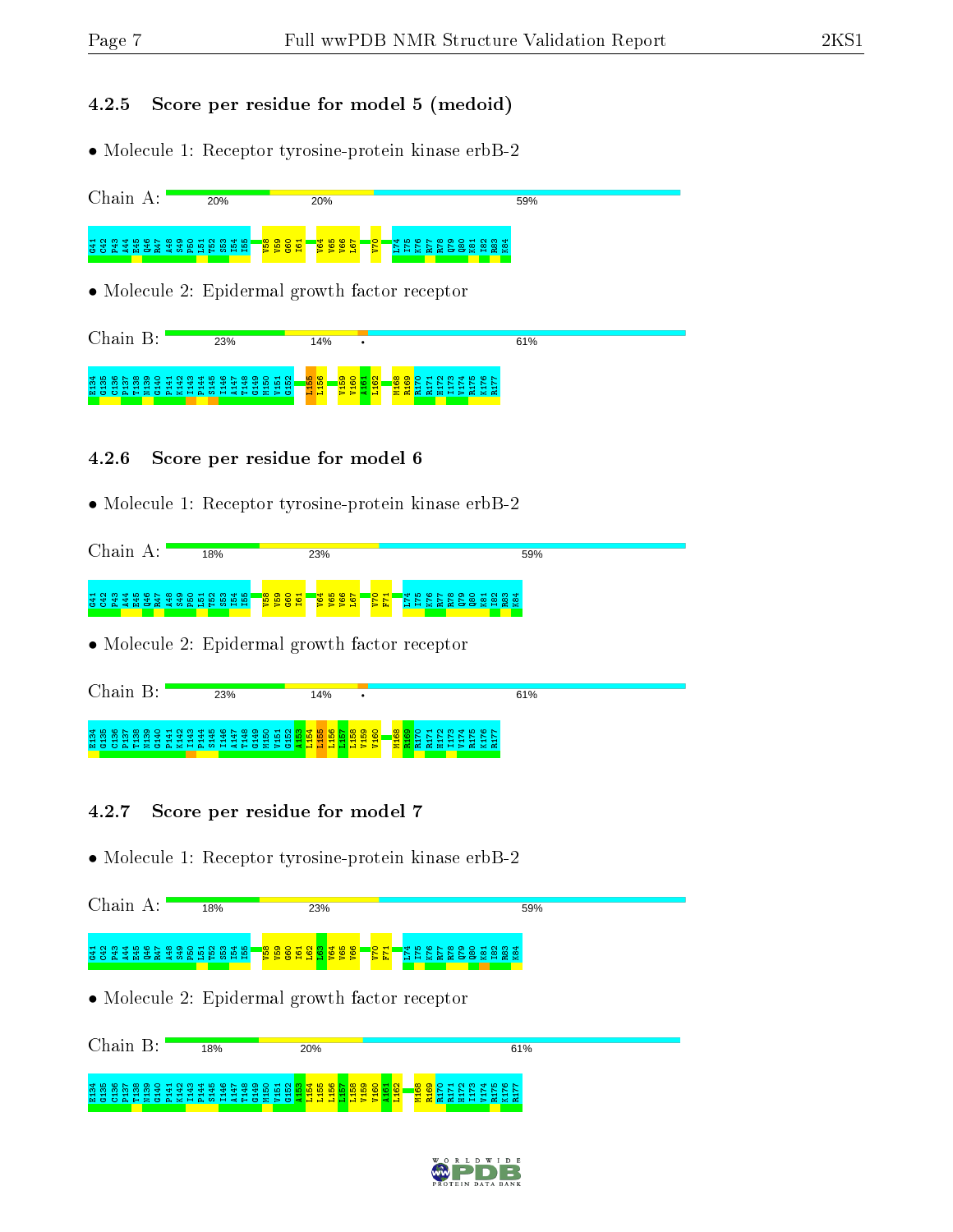### 4.2.8 Score per residue for model 8

• Molecule 1: Receptor tyrosine-protein kinase erbB-2

| Chain A:         | 18% | 23%                                                              | 59%  |
|------------------|-----|------------------------------------------------------------------|------|
| 3334385438656856 |     | <mark>ី ខ្លួ</mark> ខ្លួន <mark>ខ្លួន ខ្លួន</mark><br><u>iar</u> | ా ఈం |
|                  |     | • Molecule 2: Epidermal growth factor receptor                   |      |

| $\gamma$ hain                                                      | 16%                                                                                             | 20%                                                                                                        |                                                                                                                                            | 61%                                                                                                                                                               |  |
|--------------------------------------------------------------------|-------------------------------------------------------------------------------------------------|------------------------------------------------------------------------------------------------------------|--------------------------------------------------------------------------------------------------------------------------------------------|-------------------------------------------------------------------------------------------------------------------------------------------------------------------|--|
| $\frac{34}{135}$<br>$0 \sim 0$<br>തെത്തെ കക്<br>-<br>⊣<br>⊣<br>- - | COCOCOCHO<br>ਚਾਂ ਚਾਂ ਚ<br>-<br>-<br>-<br>-<br>⊣<br>⊣<br>-<br>-<br><b>NOOAHZOAXHAMH4HOZ&gt;O</b> | <b>4440</b><br>ം പ<br><b>ILO</b><br>ഥ<br>$\rightarrow$<br>- <del>- 1</del><br>-<br>$\overline{}$<br>−<br>e | <b>IQ</b><br>$0 \sim 0$ 000 $\sim$<br>$\circ$<br>$\circ$<br>Ю<br><b>IO</b><br>$\infty$<br>$\blacksquare$<br>ᆔ<br>−<br>$\mathbf{c}$<br>$-5$ | $0.0001$ $\alpha$ $\alpha$ $\beta$ $\alpha$ $\beta$ $\alpha$ $\beta$<br>œ<br>$\circ$ $\sim$<br>トトトトトト<br>~<br>---<br>-<br>-<br>- -<br><b>A A A H H &gt; A X A</b> |  |

### 4.2.9 Score per residue for model 9

• Molecule 1: Receptor tyrosine-protein kinase erbB-2

| Chain<br>д.                                                                            | 18%                                                                                | 23%                                                                                                                                             | 59%                                                                                                                                           |
|----------------------------------------------------------------------------------------|------------------------------------------------------------------------------------|-------------------------------------------------------------------------------------------------------------------------------------------------|-----------------------------------------------------------------------------------------------------------------------------------------------|
| H <sub>N</sub><br>- 61<br>ന<br>ഹ<br>$\circ$<br>œ<br>-<br>$\overline{\phantom{a}}$<br>÷ | <b>000000</b><br>$\sim$<br>っ<br>ൈ<br>$\overline{\phantom{a}}$<br>ယ<br>器<br>ю<br>o. | ത<br>$\mathbf{r}$<br>$\sim$<br><b>LO</b><br>¢<br>ക<br>$\overline{\phantom{0}}$<br><b>N</b><br>g<br>G<br><u>ୁକୁ</u><br>巴<br>ဖ<br>- 음<br>န္ထ<br>₽ | $\overline{\bullet}$ $\overline{\bullet}$<br><u>നക</u><br>⊲∗ ഥ<br>$\sim$<br>$\circ$<br>'N<br>.<br>—<br>82.<br>28<br>ి<br>E<br>S.<br>12 B<br>æ |

• Molecule 2: Epidermal growth factor receptor



### 4.2.10 Score per residue for model 10



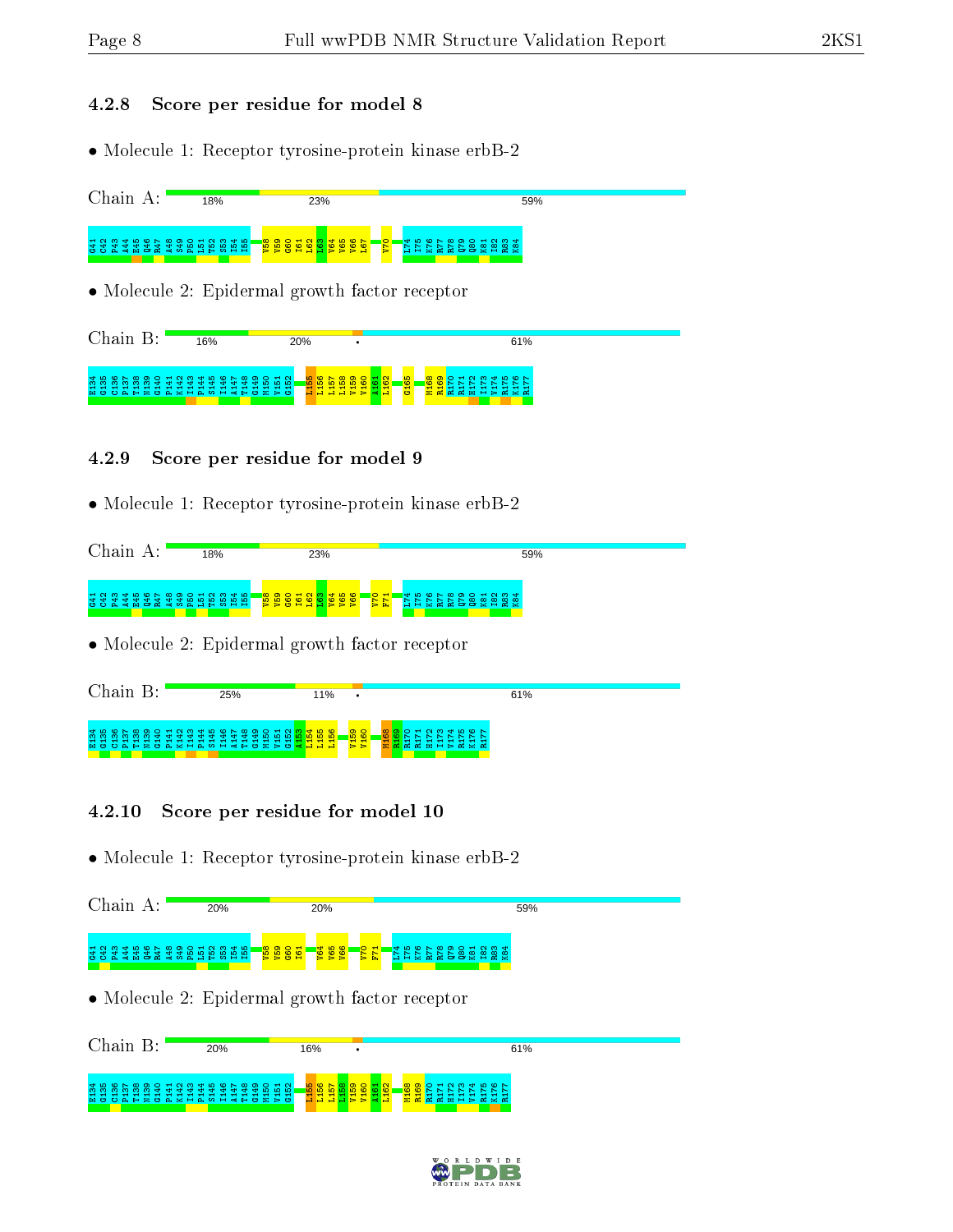## 4.2.11 Score per residue for model 11

• Molecule 1: Receptor tyrosine-protein kinase erbB-2

| Chain A:    | 18% | 23%                                                    | 59% |
|-------------|-----|--------------------------------------------------------|-----|
|             |     |                                                        |     |
|             |     |                                                        |     |
|             |     |                                                        |     |
|             |     |                                                        |     |
|             |     | $\bullet$ Molecule 2: Epidermal growth factor receptor |     |
|             |     |                                                        |     |
|             |     |                                                        |     |
| $Chain B$ : | 23% | 16%                                                    | 61% |

#### E134 G135 C136 P137 T138 N139 G140 P141 K142 I143 P144 S145 I146 A147 T148 G149 M150 V151 G152 oata<br>1985<br>1985<br>1985 M168<br>R170<br>R172<br>R1772<br>R177<br>R177<br>R177

## 4.2.12 Score per residue for model 12

• Molecule 1: Receptor tyrosine-protein kinase erbB-2

| Chain<br>$\mathbf{A}$ .                 | 18%                                               | 23%                                                              | 59%                                                                                    |
|-----------------------------------------|---------------------------------------------------|------------------------------------------------------------------|----------------------------------------------------------------------------------------|
| $\overline{\phantom{a}}$<br>₩<br>÷<br>- | $\mathbf{d}$<br>ഥ<br>꽀<br>ဟ ယ<br>ю<br>ഥ<br>÷<br>ഥ | n d<br>$\circ$<br><b>IQ</b><br>ര<br>ത<br>$\sim$<br>ᆔ<br><b>i</b> | O H N M<br>$\infty$<br>$\circ$ $\sim$<br>'പറ<br><b>O</b><br>െ<br>$\overline{5}$<br>28. |

• Molecule 2: Epidermal growth factor receptor

| Chain<br>R.                                                                                     | 20%                                                                                                                                                                   | 18%                                                                                                                                                                                                                                                                                                                                         | 61%                                                                                                                       |
|-------------------------------------------------------------------------------------------------|-----------------------------------------------------------------------------------------------------------------------------------------------------------------------|---------------------------------------------------------------------------------------------------------------------------------------------------------------------------------------------------------------------------------------------------------------------------------------------------------------------------------------------|---------------------------------------------------------------------------------------------------------------------------|
| $\frac{4}{3}$ $\frac{6}{5}$<br>়ু<br>੩<br>÷<br>m<br>ന<br>ന<br>÷<br>⊣<br>ᅱ<br>--<br>⊣<br>-<br>Мö | . ಇ ತ<br>്പ<br>\$ <del>1</del> \$<br>兽.<br>္ခရာ ဥ<br>ഥ<br>ഥ<br>$\overline{\phantom{a}}$<br>$\overline{\phantom{a}}$<br>-<br>- -<br>⊣<br>-<br><b>OAFZOAXHAMHEPOZPO</b> | $\circ$ $\circ$ $\circ$ $\circ$ $\circ$<br><b>IQ</b><br><b>O</b><br><u> ဟိ ယိ</u><br>$\circ$<br>10 10<br>10.<br>$\blacksquare$<br>$\blacksquare$<br>$\mathbf{r}$<br>H<br>$\overline{\phantom{a}}$<br>-<br>$\begin{array}{c c c c c} \n\hline\n\text{H} & \text{H} & \text{H} & \text{H} & \text{H} & \text{H} & \text{H}\n\end{array}$<br>Ξ | ്റ ന<br>P 10 10 N<br>$\circ$ $\circ$ $\circ$<br>$\overline{\phantom{a}}$<br>$\sim$<br>~<br>⊣<br>-<br>⊣<br><b>EEEHPEKE</b> |

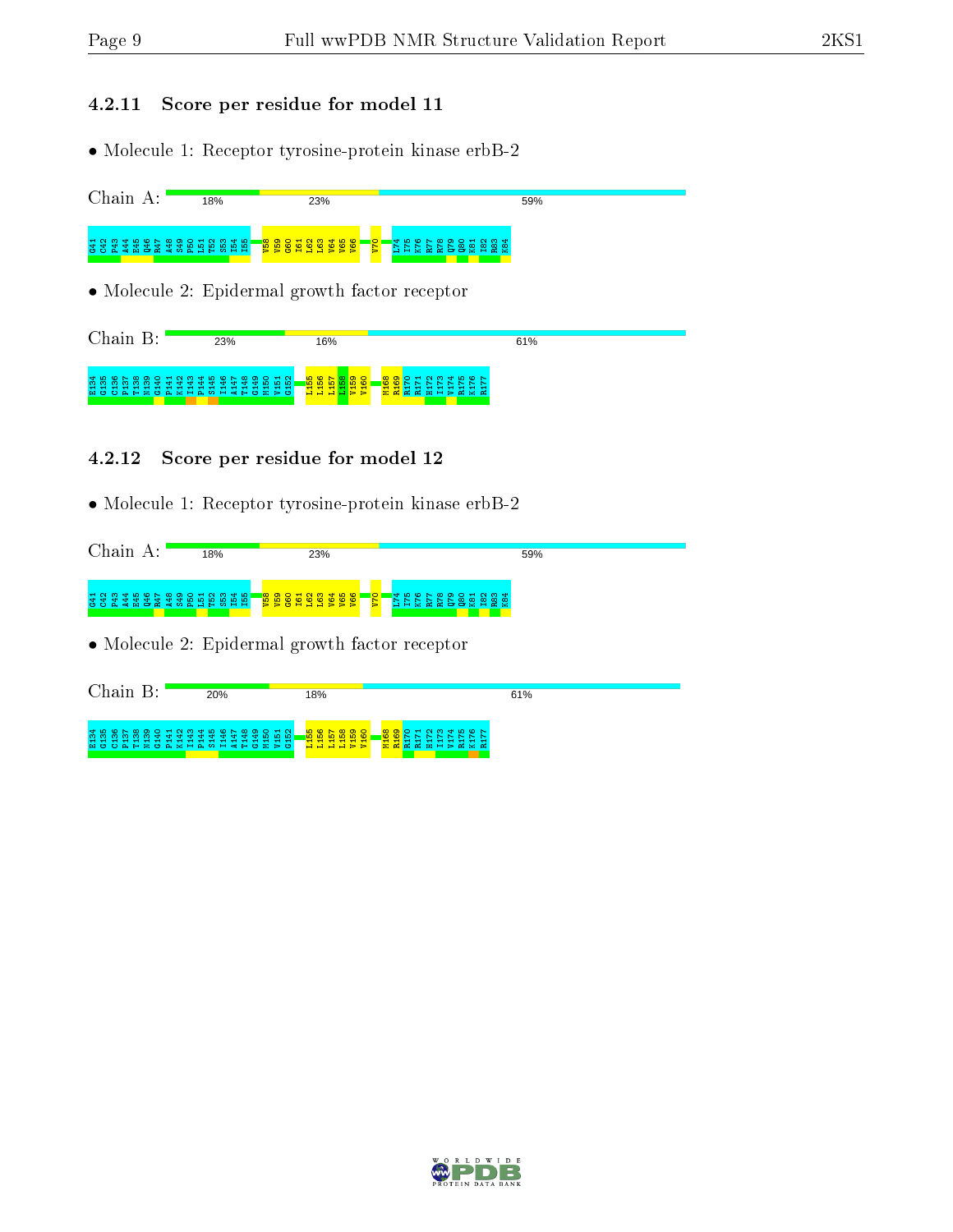## 5 Refinement protocol and experimental data overview  $\binom{1}{k}$

The models were refined using the following method: torsion angle dynamics.

Of the 100 calculated structures, 12 were deposited, based on the following criterion: target function.

The following table shows the software used for structure solution, optimisation and refinement.

| Software name   Classification |                    | <b>Version</b> |
|--------------------------------|--------------------|----------------|
| CYANA                          | structure solution |                |
| CYANA                          | refinement         |                |

No chemical shift data was provided. No validations of the models with respect to experimental NMR restraints is performed at this time.

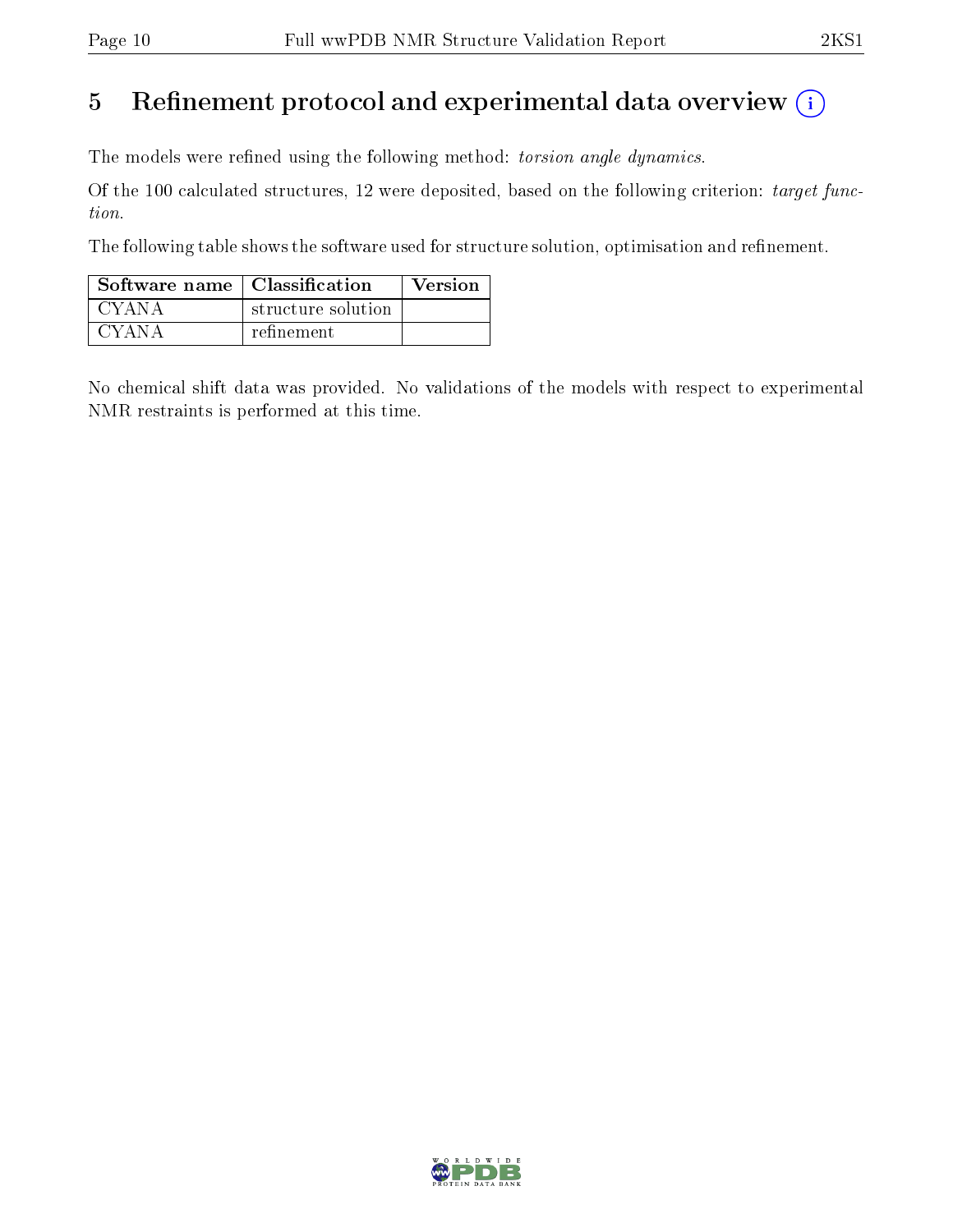# 6 Model quality  $(i)$

## 6.1 Standard geometry  $(i)$

There are no covalent bond-length or bond-angle outliers.

There are no bond-length outliers.

There are no bond-angle outliers.

There are no chirality outliers.

There are no planarity outliers.

## 6.2 Too-close contacts  $(i)$

In the following table, the Non-H and H(model) columns list the number of non-hydrogen atoms and hydrogen atoms in each chain respectively. The H(added) column lists the number of hydrogen atoms added and optimized by MolProbity. The Clashes column lists the number of clashes averaged over the ensemble.

| Mol |      | Chain   Non-H   H(model)   H(added)   Clashes |        |  |
|-----|------|-----------------------------------------------|--------|--|
|     | 23   |                                               | . 46.  |  |
|     | l 26 | 153                                           | 153    |  |
|     | 2988 |                                               | $-588$ |  |

The all-atom clashscore is defined as the number of clashes found per 1000 atoms (including hydrogen atoms). The all-atom clashscore for this structure is 11.

All unique clashes are listed below, sorted by their clash magnitude.

| Atom-1                      | Atom-2               | $Clash(\AA)$ | Distance(A) | Models         |                |
|-----------------------------|----------------------|--------------|-------------|----------------|----------------|
|                             |                      |              |             | Worst          | Total          |
| 1: A:63:LEU:HD13            | 2:B:157:LEU:HD22     | 0.80         | 1.51        | $\overline{2}$ |                |
| 1: A:63:LEU:HD13            | 2:B:157:LEU:HD12     | 0.70         | 1.64        | 11             | 1              |
| 1: A:61:ILE:O               | 1:A:65:VAL:HG23      | 0.61         | 1.96        | 7              | 12             |
| 2:B:155:LEU:O               | 2: B: 159: VAL: HG23 | 0.60         | 1.95        | 8              | 12             |
| 2:B:156:LEU:O               | 2:B:160:VAL:HG23     | 0.60         | 1.96        | 12             | 12             |
| $1: A:60: \overline{GLY:O}$ | 1:A:64:VAL:HG23      | 0.58         | 1.99        | 12             | 12             |
| 1: A:58: VAL:HG12           | 1: A:62:LEU:HD12     | 0.57         | 1.75        | 7              | 3              |
| 1: A:62:LEU:O               | 1: A:66: VAL:HG23    | 0.49         | 2.08        | 3              | $\overline{2}$ |
| 1: A:59: VAL:HG12           | 1: A:63:LEU:HD12     | 0.48         | 1.85        | 12             | 1              |
| 1: A:66:VAL:O               | 1:A:70:VAL:HG23      | 0.48         | 2.09        | 12             | 12             |
| 1: A:58:VAL:O               | 1: A:62:LEU:HD13     | 0.47         | 2.09        | $\mathfrak{D}$ | $\overline{2}$ |
| 1:A:57:ALA:HA               | 2:B:156:LEU:HD13     | 0.43         | 1.90        | 4              |                |

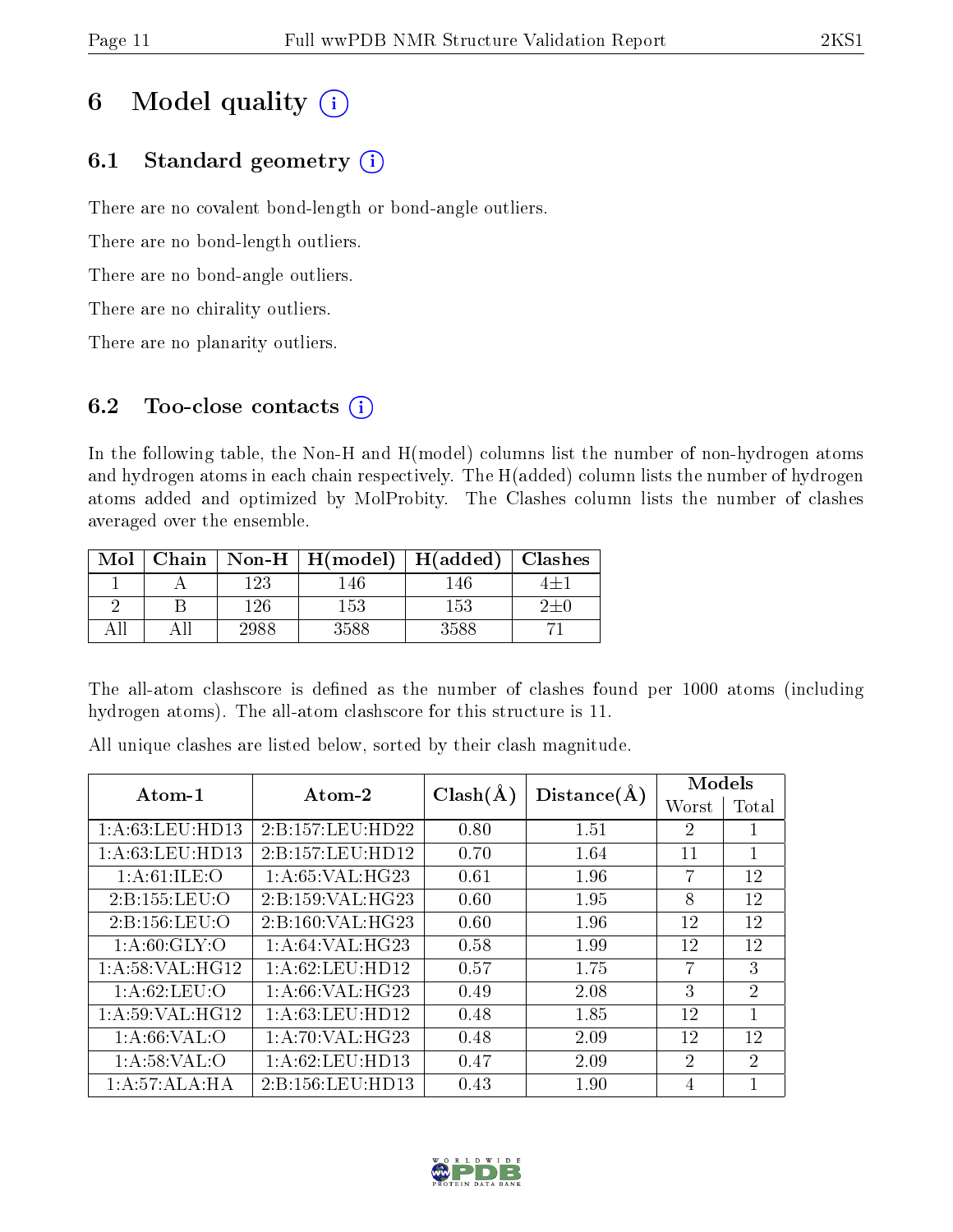## 6.3 Torsion angles (i)

## 6.3.1 Protein backbone  $(i)$

In the following table, the Percentiles column shows the percent Ramachandran outliers of the chain as a percentile score with respect to all PDB entries followed by that with respect to all NMR entries. The Analysed column shows the number of residues for which the backbone conformation was analysed and the total number of residues.

| Mol | Chain | Analysed         | Favoured                 | Allowed                 | Outliers              | Percentiles                  |  |
|-----|-------|------------------|--------------------------|-------------------------|-----------------------|------------------------------|--|
|     |       | $18/44(41\%)$    | $18\pm0$ (100 $\pm0\%$ ) | $0 \pm 0$ $(0 \pm 0\%)$ | $0\pm 0$ $(0\pm 0\%)$ | 100 100                      |  |
|     |       | $17/44$ (39%)    | $17\pm0$ $(100\pm0\%)$   | $0 \pm 0$ $(0 \pm 0\%)$ | $0\pm 0$ $(0\pm 0\%)$ | $\mid$ 100 $\mid$ 100 $\mid$ |  |
| All | All   | $420/1056(40\%)$ | 420 $(100\%)$            | $0(0\%)$                | $0(0\%)$              | $\mid$ 100 $\mid$ 100 $\mid$ |  |

There are no Ramachandran outliers.

### 6.3.2 Protein sidechains  $\hat{1}$

In the following table, the Percentiles column shows the percent sidechain outliers of the chain as a percentile score with respect to all PDB entries followed by that with respect to all NMR entries. The Analysed column shows the number of residues for which the sidechain conformation was analysed and the total number of residues.

| Mol | Chain | Analysed         | Rotameric                               | Outliers              | Percentiles            |
|-----|-------|------------------|-----------------------------------------|-----------------------|------------------------|
|     |       | $14/37$ (38%)    | $14\pm0$ (98 $\pm3\%$ )                 | $0\pm 0$ $(2\pm 3\%)$ | $\vert 94 \vert$<br>61 |
|     |       | 13/35(37%)       | $9\pm1(71\pm10\%)$   $4\pm1(29\pm10\%)$ |                       | 12 <sub>h</sub><br>18  |
| All | All   | $324/864$ (38\%) | 276 (85%)                               | 48 $(15%)$            | 44                     |

All 8 unique residues with a non-rotameric sidechain are listed below. They are sorted by the frequency of occurrence in the ensemble.

| Mol            | Chain | Res | <b>Type</b>             | Models (Total) |
|----------------|-------|-----|-------------------------|----------------|
| $\overline{2}$ |       | 168 | $\overline{\text{MET}}$ | 12             |
| 2              | В     | 169 | ARG                     | 8              |
| 2              | R     | 158 | LEU                     | 7              |
| 2              | R     | 155 | LEU                     | 6              |
| 2              | R     | 162 | LEU                     | 5              |
| 2              | В     | 154 | LEU                     |                |
| 1              |       | 67  | LEU                     | 3              |
| 2              |       | 157 | LEU                     | 3              |

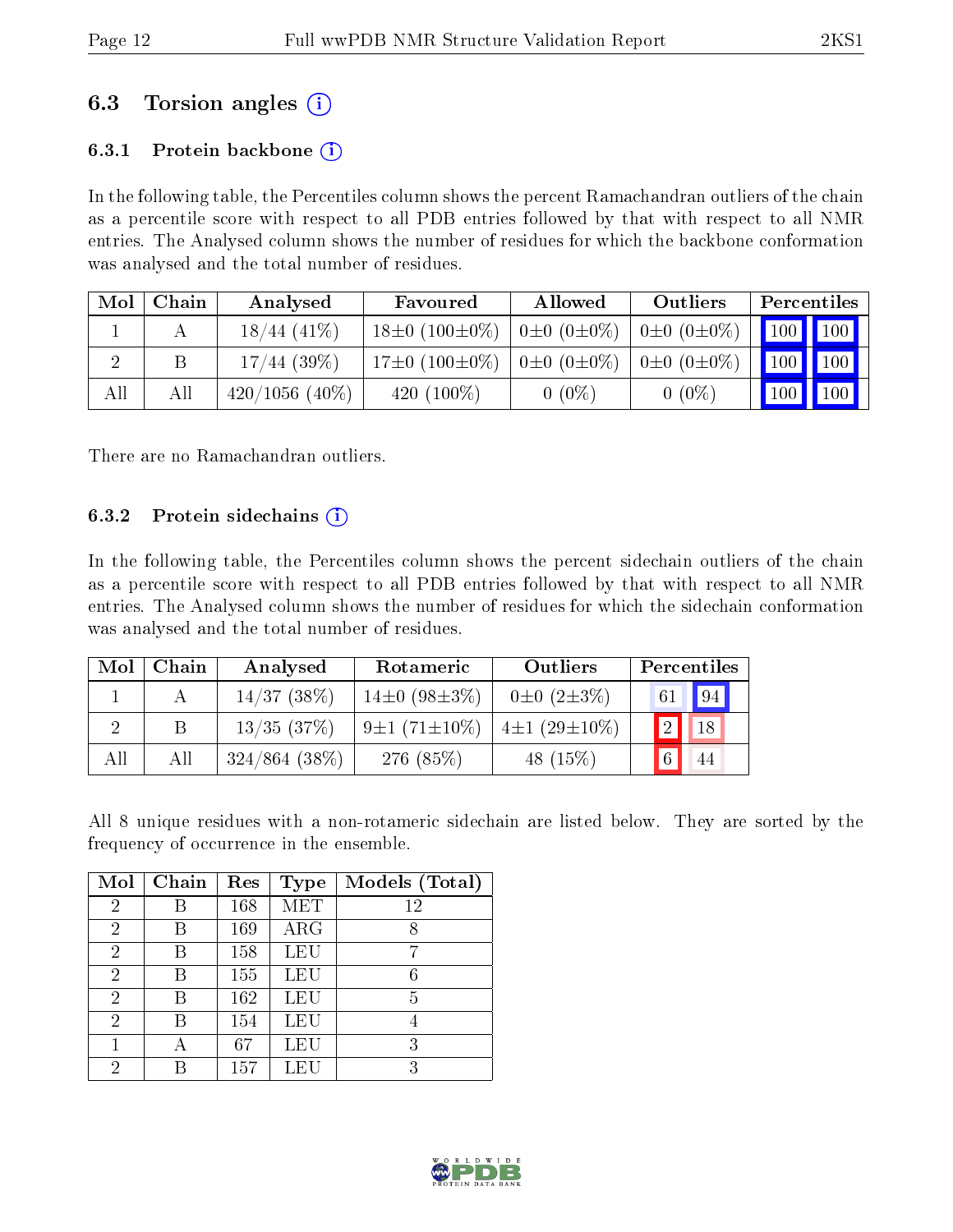### 6.3.3 RNA [O](https://www.wwpdb.org/validation/2017/NMRValidationReportHelp#rna)i

There are no RNA molecules in this entry.

## 6.4 Non-standard residues in protein, DNA, RNA chains (i)

There are no non-standard protein/DNA/RNA residues in this entry.

## 6.5 Carbohydrates  $(i)$

There are no carbohydrates in this entry.

## 6.6 Ligand geometry  $(i)$

There are no ligands in this entry.

## 6.7 [O](https://www.wwpdb.org/validation/2017/NMRValidationReportHelp#nonstandard_residues_and_ligands)ther polymers (i)

There are no such molecules in this entry.

## 6.8 Polymer linkage issues  $(i)$

There are no chain breaks in this entry.